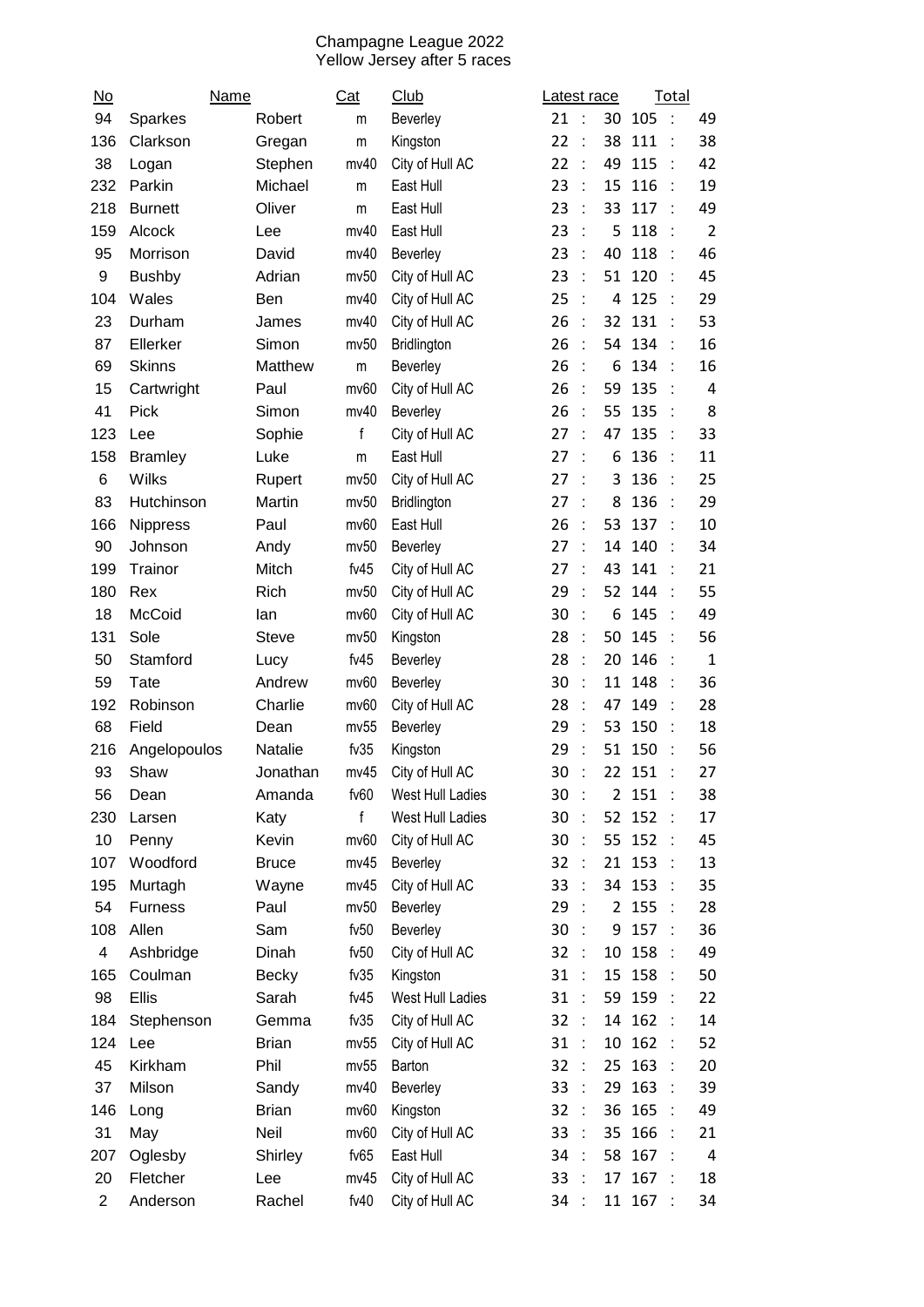| 55             | Day            | Lindi        | fv $45$      | City of Hull AC         | 33 |                      | 28             | 169    | ÷                    | 16             |
|----------------|----------------|--------------|--------------|-------------------------|----|----------------------|----------------|--------|----------------------|----------------|
| 221            | Hillaby        | Michelle     | fv45         | East Hull               | 33 | ÷                    | 45             | 169    | $\ddot{\phantom{a}}$ | 29             |
| 185            | Stockdale      | Dawn         | fv50         | City of Hull AC         | 34 | $\overline{1}$       | 24             | 171    |                      | 33             |
| 187            | Peskey         | lan          | mv50         | City of Hull AC         | 34 | ÷                    | 19             | 172    | ÷                    | 19             |
| 84             | Allen          | Paul         | mv55         | Beverley                | 33 | ÷                    | 55             | 172    | $\ddot{\phantom{a}}$ | 35             |
| $\overline{7}$ | Wilkinson      | <b>Bob</b>   | mv70         | City of Hull AC         | 32 |                      | 53             | 172    |                      | 46             |
| 80             | Whittaker      | Rachel       | fv40         | West Hull Ladies        | 33 | $\cdot$ :            | 54             | 173    | ÷                    | 21             |
| 26             | Walker         | Patrick      | mv45         | City of Hull AC         | 35 | t                    | 9              | 174    |                      | 18             |
| 209            | Rudland        | <b>Nicky</b> | fv45         | East Hull               | 34 | ÷                    | 27             | 174    | ÷                    | 25             |
| 17             | Cream          | Tania        | fv55         | City of Hull AC         | 33 | $\cdot$ :            | 50             | 174    | ÷                    | 26             |
| 11             | Keen           | Andrea       | fv45         | City of Hull AC         | 34 | ÷                    | 20             | 174    | $\ddot{\phantom{a}}$ | 57             |
| 127            | Sayer          | Cheryl       | fv50         | Kingston                | 35 | $\overline{1}$       | 49             | 176    | $\ddot{\phantom{a}}$ | 31             |
| 155            | Rudge          | Katie        | f            | Kingston                | 35 | ÷                    | 14             | 177    |                      | 14             |
| 210            | Wilson         | Chloe        | f            | East Hull               | 35 | ÷                    | 14             | 178    | ÷                    | 33             |
| 73             | Taylor         | Kerry-Ann    | fv35         | West Hull Ladies        | 35 | ÷                    | 55             | 180    | $\ddot{\phantom{a}}$ | 20             |
| 137            | Webb           | Lisa         | fv50         | Kingston                | 37 | ÷                    | 11             | 181    | ÷                    | 33             |
| $\mathbf 1$    | Coveney        | Steve        | mv70         | City of Hull AC         | 35 | $\ddot{\phantom{a}}$ | 43             | 185    | ÷                    | 10             |
| 121            | Diaz           | Maria        | fv55         | West Hull Ladies        | 37 |                      | 59             | 186    |                      | 27             |
| 176            | <b>Bradley</b> | Amy          | $\mathsf{f}$ | West Hull Ladies        | 39 | ÷.                   | 31             | 190    | ÷                    | 20             |
| 194            | Murtagh        | Sam          | fv $45$      | City of Hull AC         | 38 | $\ddot{\cdot}$       | 38             | 191    |                      | $\overline{4}$ |
| 114            | O'Brien        | Kate         | f            | City of Hull AC         | 37 | $\ddot{\phantom{a}}$ | 4              | 191    | t                    | 38             |
| 36             | Farrow         | Kay          | fv $65$      | Beverley                | 39 | $\ddot{\phantom{a}}$ | 30             | 193    | t                    | 17             |
| 66             | <b>McManus</b> | Kevin        | mv65         | City of Hull AC         | 39 | ÷                    | 56             | 195    | ÷                    | 43             |
| 170            | Hemingway      | Christine    | fv60         | City of Hull AC         | 39 | $\dot{\mathcal{L}}$  | 47             | 196    | $\ddot{\phantom{a}}$ | $\overline{3}$ |
| 132            | Darmody        | Penny        | fv60         | East Hull               | 40 | ÷                    | 39             | 204    |                      | 24             |
| 191            | Clarke         | Paul         | mv75         | Kingston                | 40 | $\mathbf{r}$         | 27             | 205    | ÷                    | 10             |
| 39             | Cooke          | Carol        | fv60         | Beverley                | 42 |                      | 6              | 206    |                      | 22             |
| 217            | Henderson      | Eileen       | fv60         | City of Hull AC         | 40 | ÷                    | 43             | 206    | ÷                    | 30             |
| 33             | Williamson     | Vivienne     | fv70         | Beverley                | 41 | $\dot{\mathcal{L}}$  | 41             | 209    | ÷                    | $\overline{7}$ |
| 177            | <b>Bartey</b>  | Sarah        | f            | <b>West Hull Ladies</b> | 41 |                      | 4              | 211    |                      | 27             |
| 34             | Williamson     | Cat          | fv60         | Beverley                | 43 |                      | 4              | 213    |                      | 20             |
| 143            | Taylor         | Les          | mv70         | <b>White City</b>       | 41 | $\cdot$ :            |                | 28 216 |                      | 42             |
| 169            | Foster         | David        | mv65         | Bridlington             | 46 | $\cdot$ :            | 10             | 218    | ÷                    | 10             |
| 174            | Pickering      | Helen        | fv $55$      | West Hull Ladies        | 45 | $\cdot$ :            | 12             | 218    |                      | 55             |
| 113            | Atkins         | Pam          | fv75         | Beverley                | 44 |                      | 8              | 223    | ÷                    | 24             |
| 30             | May            | Katie        | fv $55$      | City of Hull AC         | 45 | $\mathbb{R}^2$       | $\overline{2}$ | 230    | ÷                    | 12             |
| 178            | Benson         | Rachel       | fv45         | White City              | 53 |                      | 10             | 247    |                      | 59             |
| 79             | Gibson         | Chris        | mv60         | Beverley                | 55 | $\cdot$ :            | 21             | 269    | ÷                    | 9              |
| 97             | Harrison       | Frank        | mv80         | City of Hull AC         | 54 | ÷                    |                | 54 269 |                      | 12             |
| 171            | Carrick        | Mary         | fv70         | East Hull               | 62 | - 1                  |                | 19 318 |                      | 54             |